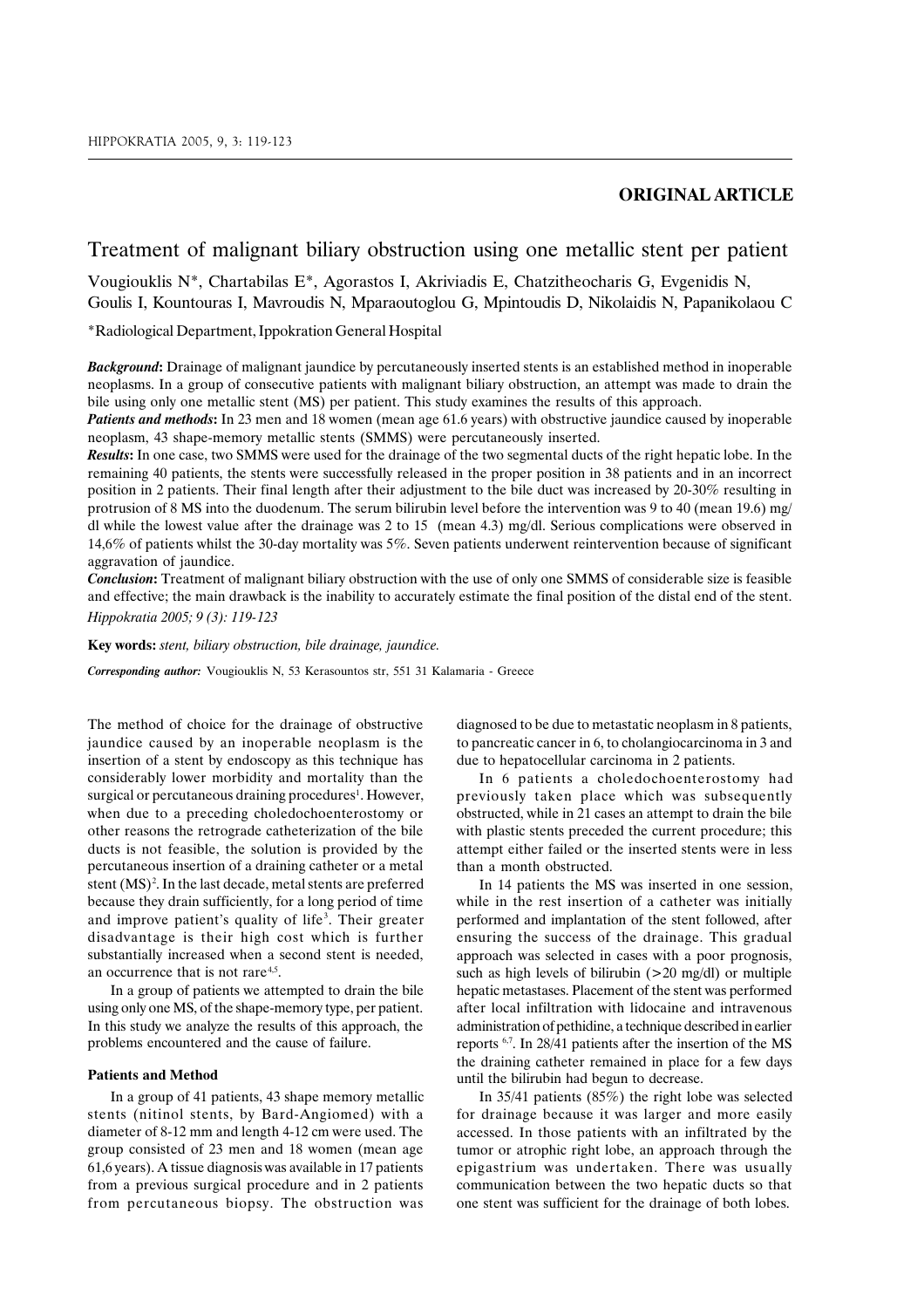The post-procedural therapy and follow-up were carried out by the referring clinicians whereas the radiologists were consulted in cases of complications of the drainage.

#### **Results**

In all cases the propulsion of the introducing catheter through the stenosis was feasible, provided that the stenotic lesion had been successfully traversed by the guide wire. Characteristically, in one case where the course of the bile ducts in combination with the hardness of the neoplasm did not allow the catheterization of the stenosis with the guide wire, we decided to traverse the stenosis with the introducing catheter and eventually succeeded.

Deployment of the stent was successful without any dislodgement in all cases; however drainage failed in two cases of hilar tumors. Failure was attributed to the presence of additional obstruction at the distal end of the common bile duct. In the first case a second MS was placed, its distal end protruding into the lumen of the duodenum. In the second case, endoscopy followed which revealed extensive infiltration of the duodenal wall and the patient was treated with catheter placement. In this study, we included a 42-year-old woman with cholangiocarcinoma and obstruction at the junction of the segmental ducts of the right lobe; in this patient two stents were inserted in the respective obstructed segmental ducts as the left lobe was atrophic and these stents drained adequately for 10 months. With the exception of the two cases described above, in all other patients only one stent was placed. Therefore the proportion of stents to patients was 43/41 (1.05 stent) patient). Excluding the woman with the cholangiocarcinoma, in whom insertion of two stents was planned from the beginning, successful drainage of the bile with one stent was achieved in 38/40 patients (95%).

The immediate self-expansion of the stents was satisfactory with their diameters measuring > 5 mm. After the release, depending on the degree of expansion, the length of the stents was increased resulting in protrusion of their distal end into the lumen of the duodenum in some cases

In all cases the bilirubin level decreased significantly. Jaundice responded in all patients except for one with extensive neoplasm and substantially elevated bilirubin (40 mg/dl) who remained icteric in spite of the considerable fall in bilirubin level (15 mg/dl). In this patient, despite the poor response to the insertion of a draining catheter, a MS was finally placed as the catheter was frequently obstructed by debris from tumor necrosis. Bilirubin levels before the procedure were 9-40 (mean 19.6) mg/dl while the lowest level measured after the procedure was 2-15 (mean 4.3)mg/dl.

#### **Complications**

In the first days after stent insertion, serious complications related to the procedure were observed in 6 patients (14.6%). Two patients presented with high

fever and chills that lasted for a few hours; one of them had concomitant infection at the site of skin puncture which was uneventfully treated. Although the majority of patients had slightly prolonged prothrombin time (2-3 sec) only 2 patients presented with haemorrhage that needed transfusion. After stent placement some patients complained of abdominal pain which was treated with anti-inflammatory drugs and antibiotics. In two of these patients clinical and ultrasound examination revealed cholecystitis; this complication was treated conservatively in one while in the other percutaneous cholocystostomy was performed which drained bile mixed with pus.

The 30-day mortality was  $2/41$  (5%) and was due to the combination of infection and haemorrhage. In one patient haemorrhage was caused from injury to a portal vein branch during the insertion of a draining catheter and cholangitis followed. The haemorrhage was successfully treated with tamponage. However, since the patient was in danger of cholangitis and septicaemia, a stent was percutaneously placed but it failed to save the patient.

During the three years that this study lasted, 7/41 patients (17%) were referred for recurrence of jaundice (rise in bilirubin levels  $>10$  mg/dl). Five of them were referred to the radiological department; percutaneous cholangiography revealed stent obstruction to be complete in 3 patients and incomplete in the other two. In these 5 patients, two with symptoms of cholangitis, an internal-external drainage catheter was inserted. In one patient, although the catheterization of the MS failed, the manipulations performed resulted in restoration of the patency for some weeks. Placement of a catheter improved patency and helped treatment of cholangitis but did not result in considerable decrease in bilirubin level. In 2/7 patients plastic stents were successfully endoscopically inserted.

Obstruction of the MS is mainly caused by tumor overgrowth at the proximal or distal end of the stent, by tumor ingrowth through the mesh openings and by bile sludge encrustation. Other causes have also been described; these include obstruction from blood clot, from food particles, from infiltration of the duodenum by the tumor and mucosal hyperplasia<sup>4,8-11</sup>. Based on the radiological findings alone, it was not possible to undoubtedly attribute the MS obstruction to one or more of the above causes.

### **Discussion**

The wide application of the MS is due to their easy positioning and to the longer duration of drainage in comparison to the plastic endoptrostheses<sup>12-15</sup>. For these reasons MS are used by endoscopists in spite of their higher cost which is their significant drawback. In some studies relevant parameters such as the duration of drainage, the cost, the complication rate and the quality of life were evaluated. The results showed that for patients with life expectancy less than 4-6 months plastic stents are indicated. For patients with longer life expectancy MS are preferred because of their lower frequency of occlusion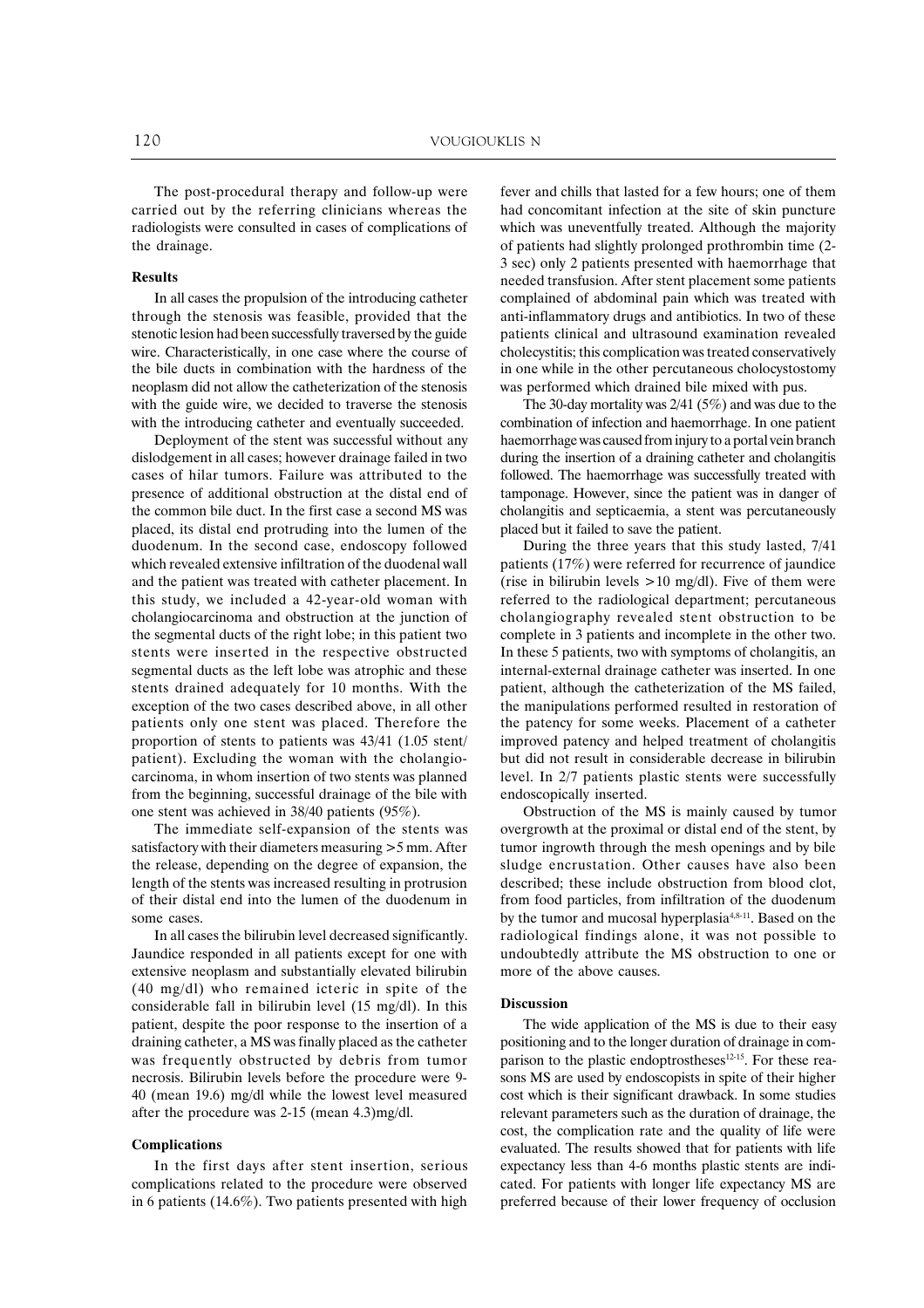

Figure 1: Patient with cystacenocarcinoma of the pancreas and obstructive jaundice. Through the left hepatic lobe a MS of considerable length (12cm) and diameter (10mm) was inserted. which expanded the common hepatic and bile duct. Contrast medium was administered through the external catheter and flowed freely into the intestine.

and consequent rare need for reintervention<sup>12,13,16,17</sup>. This rule is valid only for patients appropriate for endoscopic stenting; if this is not possible the percutaneous method is used and the MS are preferred as the complication rate of percutaneous plastic stent placemenent is high. Moreover the cost rises even more if the first stent does not succeed to drain and a second stent is used, immediately after the insertion of the first one or later in case of occlu- $\sinh^{4.5}$ . To lower the cost a continuous effort is under way to improve the technical characteristics of stents, the technique of stenting and to carefully select the patients who are suitable candidates for this procedure.

In this series we tried to accomplish the best result with the lower number of stents per patient. For this purpose we used a new type of stent made by nitinol which has thermal shape memory. The characteristic of these stents is that following their deployment in the environment of the body temperature they exert tension on the stenosis until they take the original shape they are given at their construction  $5,18$ . Another merit of these stents is that they have non-traumatic ends with radiopaque markers made from tantalum<sup>18,19</sup>.



Figure 2: Patient with metastases from colon cancer that caused obstructive jaundice. After placement of the MS through the right hepatic lobe and its self-expansion, contrast medium was injected and flowed without any obstruction towards the intestine. The MS protrudes into the duodenum and its distal end is indicated by the radiopaque tantalum markers.

The use of one only stent per patient is based on the fact, which is well acknowledged by our experience, that drainage of a portion of the liver parenchyma is sufficient to confront the jaundice successfully<sup>20</sup>. In our patients we chose to drain the lobe with the largest volume of healthy parenchyma even if we had to drain the left lobe which is technically challenging.

In our series the ratio of stents per patient was 1.05  $(43/41)$ . In other publications the proportion of stents to patients is reported to be  $1,1^{21}$ ,  $1,2^9$ ,  $1,3^{22}$ ,  $1,4^{23}$  and  $1.6<sup>24</sup>$ . The lower ratio in the present series is due mainly to the technique we followed and will be discussed latter. However it should be mentioned that in the reported studies more than one MS were used for independent drainage of the 2 lobes<sup>9,24</sup>. The data about the need to drain both lobes is contradictory; some investigators think that draining both lobes prolongs survival<sup>25,26</sup> and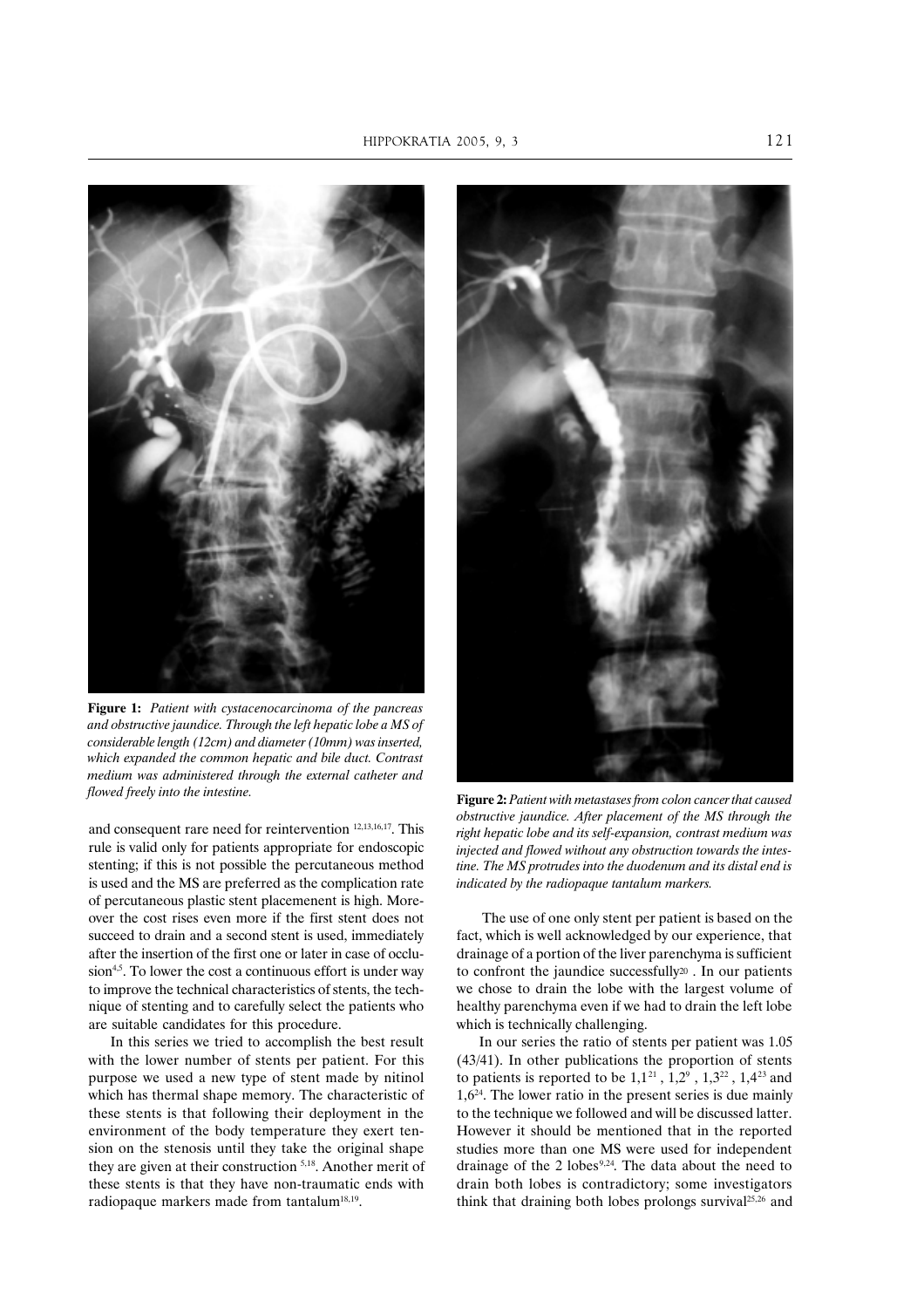reduces the rate of cholangitis<sup>27</sup> however others consider the drainage of only one lobe as sufficient<sup>29</sup>. Moreover all writers insist that in selected patients with cholangiocarcinoma both lobes should be stented because these patients have long survival and a good quality of life is warranted<sup>9,24</sup>; this is the task we followed too.

The technical characteristics and the technique contribute to the long patency of the stents. The evaluation of the MS showed that they were easily forwarded through the stenosis if the catheterization with a guide wire had been successfully done. The deployment mechanism worked uneventfully and no transposition or other malfunctioning occurred and therefore no loss of any stent ensued. In all cases the stents' shape adapted to the course of the billiary duct without distortion that could cause occlusion.

In a total of 41 patients failure to drain resulting from imperfect positioning was observed in 2 patients and was due to the fact that only part of the stenotic lesion was covered. Successful drainage using 1 stent/ patient was accomplished in 95% of cases. This is in accordance with other studies where different types of MS were used and success rates between 90%-100% were reported<sup>5,9,19,21-24,30</sup>. In the beginning of our study we realized that leaving the end of the billiary duct uncovered is a cause of failure of the drainage. Therefore we decided that in any case where doubt existed about the extent of the neoplasm, the whole length of the billiary duct should be covered using a lengthy stent. In each case this approach was used, immediate drainage was achieved. Hatzidakis et al. report that this practice reduces the rate of cholangitis<sup>21</sup>. The disadvantage of this approach is that the stent frequently protrudes into the duodenum. Protrusion into the intestine may cause injury and haemorrhage<sup>8,31</sup>. Follow-up of our patients did not disclose any sign of hemorrhage from the gastrointestinal tract, possibly because the ends of the stents used are non traumatic and their junctions flexible. However it is probable that retention of food in the protruding end of the stent could cause obstruction<sup>21</sup>.

In our patients the 30-day mortality after the intervention was  $5\%$ ; one of the deaths was mostly caused by the attempt to insert a drainage catheter rather than stent placement. The corresponding rate in other contemporary reports varies between  $0-20\%$  5,8,9,11,19,21,22,30,32-34. The rate of major complications was 14.6%. In the literature equivalent rates between 0-20% are reported<sup>4,21,24,30</sup>. Comparison of mortality and complication rates between different reports is not easy as different methods are employed and the findings are grossly depended on different parameters which cannot be standardized. For example in our department, as is the case elsewhere 21, patients with major clinical problems or patients who did not respond to the drainage are treated with catheters and not with stents. As a consequence patients with shorter life expectancy and severe complications are excluded from some studies.

The occlusion of stents is a major problem not easily



Figure 3: Reintervention with insertion of an internal-external drainage catheter after 5 months of adequate drainage of bile through the MS. Since the left lobe contained a greater proportion of healthy parenchyma than the right one, we decided to insert the catheter through the left hepatic duct. The lumen of the MS is filled with material of unknown origin.

solved. Presently the research is aiming mainly toward the construction of covered stents<sup>34,35</sup>. In published studies the stent patency lasts from 2,3 up to 12 months 4,5,9- $11,19,30$  and usually exceeds the mean survival of the patients9,11,22, which means that most of the stents remain patent until the death of the patient. In most studies follow-up of the patients in the terminal stage was done with periodic visits or phone calls. In our study for practical reasons it was not possible for an accurate estimation of the stent patency to be done. We believe that although it is possible that some patients in the terminal stage experienced recurrence of jaundice, the stents placed remained patent for an adequate period of time since reintervention was requested for 7 patients only.

We think that this satisfactory long patency of the stents is due to the characteristics of MS, primarily their large diameter and length. Extension of the stent bevond the edges of the neoplasm is an advantage because it covers the area which will be probably soon invaded by the neoplasm. However we believe that the large mesh openings in the stents used is a disadvantage because they permit the intrusion of the neoplasm through them, as other writers have also noticed<sup>4</sup>.

A drawback of our study is that the patients included were followed by clinicians in different clinics and as a consequence different protocols were used; for many patients a scheduled follow up could not be achieved. Another significant disadvantage was that a histological diagnosis of